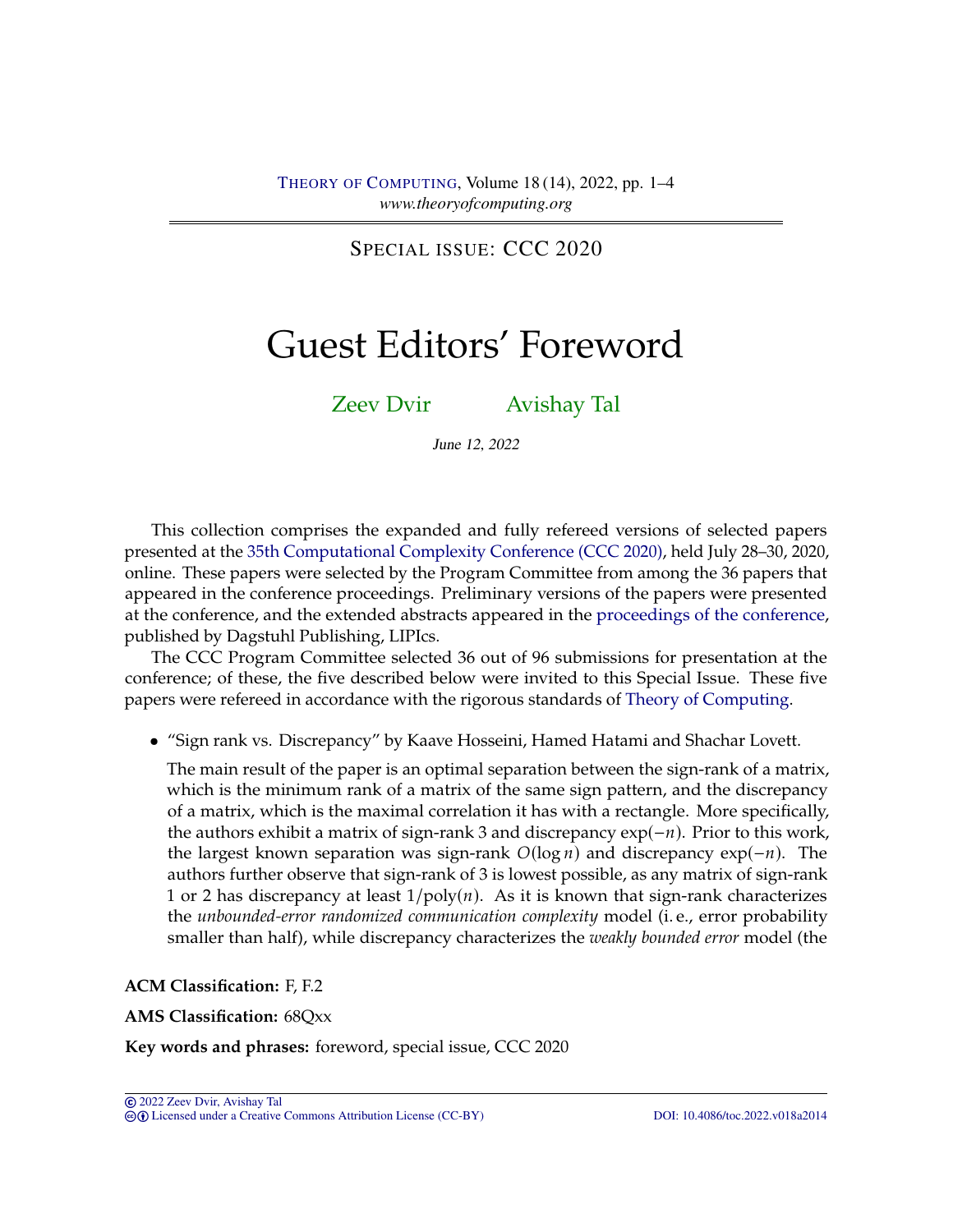## ZEEV DVIR, AVISHAY TAL

communication cost includes a "penalty" depending on how close to half is the error probability), the result also implies an optimal separation between these classes. Moreover, by known relations between discrepancy and *approximate rank*, the above also gives an optimal separation between approximate and sign ranks.

• "Hitting Sets Give Two-Sided Derandomization of Small Space" by Kuan Cheng and William Hoza.

Pseudorandom generators and hitting set generators naturally allow the derandomization of two-sided and one-sided error probabilistic algorithms, respectively. Motivated to derandomize small-space computation and prove that  $BPL = L$  or  $RL = L$ , researchers have been designing and analyzing pseudorandom generators (PRGs) and hitting set generators (HSGs) for the model of polynomial-width read-once oblivious branching programs. Indeed, space-efficient PRGs with logarithmic seed length for this model suffice to prove that BPL = L, whereas the weaker objects, HSGs, suffice to prove the weaker result  $RL = L$ . Both challenges remain elusive to date. The surprising result in this article is that hitting set generators with logarithmic seed length suffice for the derandomization of BPL! The proof relies on the technique of local consistency: obtaining estimates for the probabilities that sub-computations yield specific values, and checking that these estimates are locally consistent. This white-box reduction relies on the structure of the program. A second result gives a black-box reduction that works with only query access to the program but relies on the program having only *constant-width*. A third result shows that any generic reduction of the form *"HSGs imply PRGs with similar parameters"* would imply new unconditional PRGs and would put BPL in  $L^{1+\epsilon}$  for any constant  $\epsilon > 0$ .

- "Non-Disjoint Promise Problems from Meta-Computational View of Pseudorandom Generator Constructions" by Shuichi Hirahara.
- "Multiparty Karchmer–Wigderson Games and Threshold Circuits" by Alexander Kozachinskiy and Vladimir Podolskii.

Karchmer–Wigderson games are communication games whose communication complexity exactly captures the formula depth of the corresponding function. For a given Boolean function  $\hat{f} : \{0,1\}^n \to \{0,1\}$ , Alice is given an input  $x \in f^{-1}(0)$ , Bob is given an input  $u \in f^{-1}(1)$  and their goal is to find a coordinate  $i \in [u]$  on which  $x_i$  and  $u_j$  differ. Protocols  $y \in f^{-1}(1)$  and their goal is to find a coordinate  $i \in [n]$  on which  $x_i$  and  $y_i$  differ. Protocols for this game translate to De Morgan formulae computing f with the same denth (and for this game translate to De Morgan formulae computing  $f$  with the same depth (and vice versa). This article generalizes the Karchmer–Wigderson framework to the numberin-hand multiparty communication setting, where  $k$  parties are given inputs, and they seek to find a coordinate on which all their inputs agree. For a certain class of functions (including the majority function), the communication cost of a protocol is shown to be equal up to a constant factor to the depth of a formula over the gate set consisting only of thresholds of arity  $k + 1$  (instead of AND, OR gates in De Morgan formulae). A beautiful application of this new perspective is an explicit construction of a logarithmic-depth formula, composed only of 3-input majority gates, computing the majority function. An explicit logarithmic-depth formula computing the majority function with AND, OR gates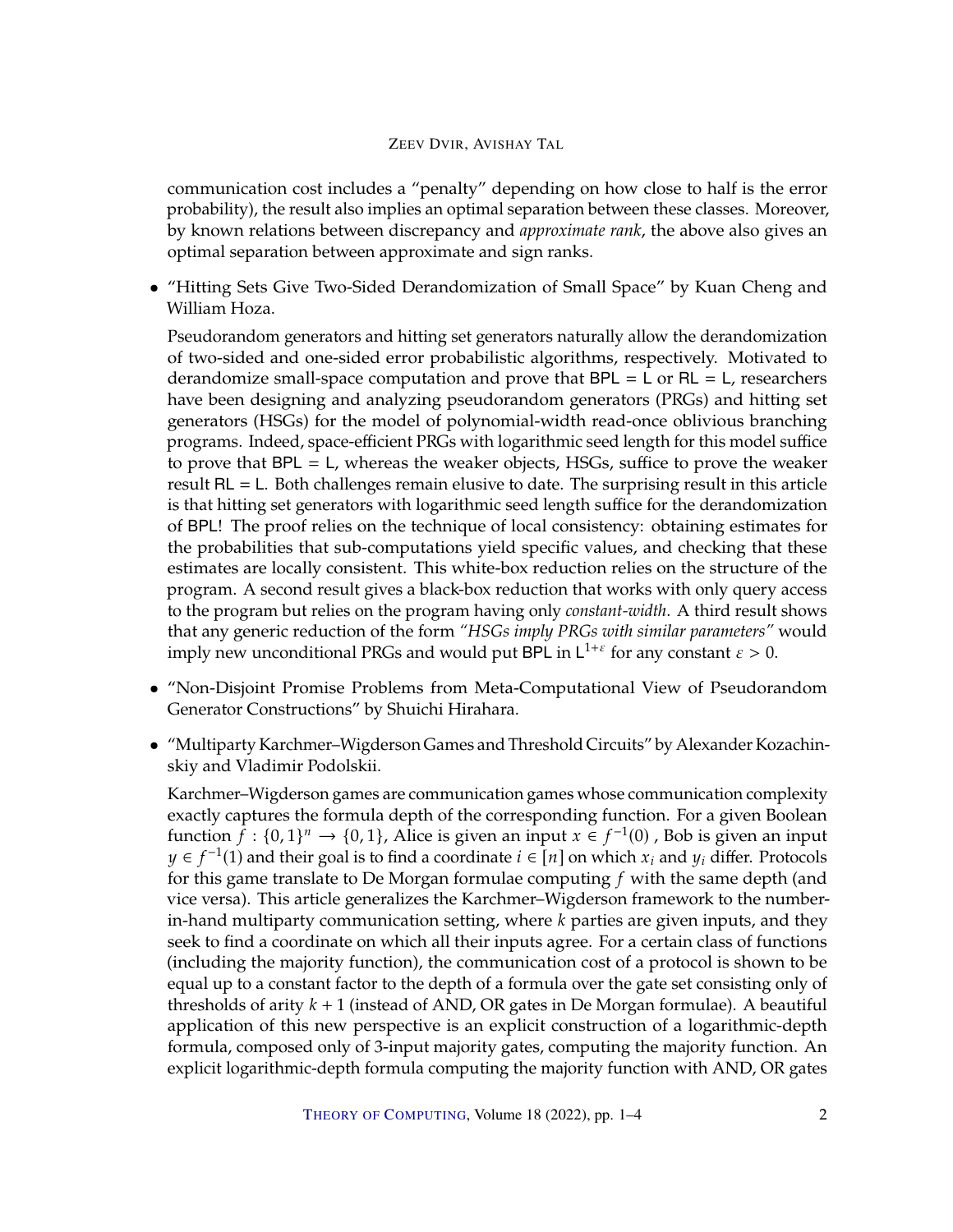#### FOREWORD TO CCC 2020 SPECIAL ISSUE

follows from Ajtai, Komlós, and Szemerédi's seminal result. Valiant used the probabilistic method to give a simpler proof for the *existence* of such a formula. His proof was adapted by Goldreich to a probabilistic construction using only 3-input majority gates, but the question of explicitness remained open. The present paper settles in the affirmative a conjecture by Cohen et al., who were motivated by applications in multi-party computation.

• "Connecting Perebor Conjectures: Towards a Search to Decision Reduction for Minimizing Formulas" by Rahul Ilango.

Whether the *Minimum Circuit Size Problem*, MCSP, is NP-hard has been a central question in meta-complexity with far-reaching consequences since the seminal work of Cook and Levin. The present paper focuses on a "cousin" of MCSP, called *Minimum Formula Size Problem*, or MFSP. If MFSP is NP-hard, then it has a search-to-decision reduction. Thus, tackling the latter is a natural intermediate step before tackling the former. The present paper gives a  $2^{O(N/\log \log N)}$  search-to-decision reduction that works for most inputs of length N, and a 2 $^{0.67N}$  randomized reduction that works for all such inputs. The reductions<br>rule out a "bizarre world" where finding the smallest formula of a given truth table requires rule out a "bizarre world" where finding the smallest formula of a given truth table requires brute force, but determining its size requires only polynomial time.

We would like to thank the authors for their contributions, the CCC Program Committee for their initial reviews, Shubhangi Saraf for her fantastic work as Chair of the Program Committee, László Babai for his advice on matters related to *Theory of Computing*, and the anonymous referees for their hard work. It was a pleasure to edit this [Special Issue for Theory of Computing.](http://theoryofcomputing.org/articles/v016a014)